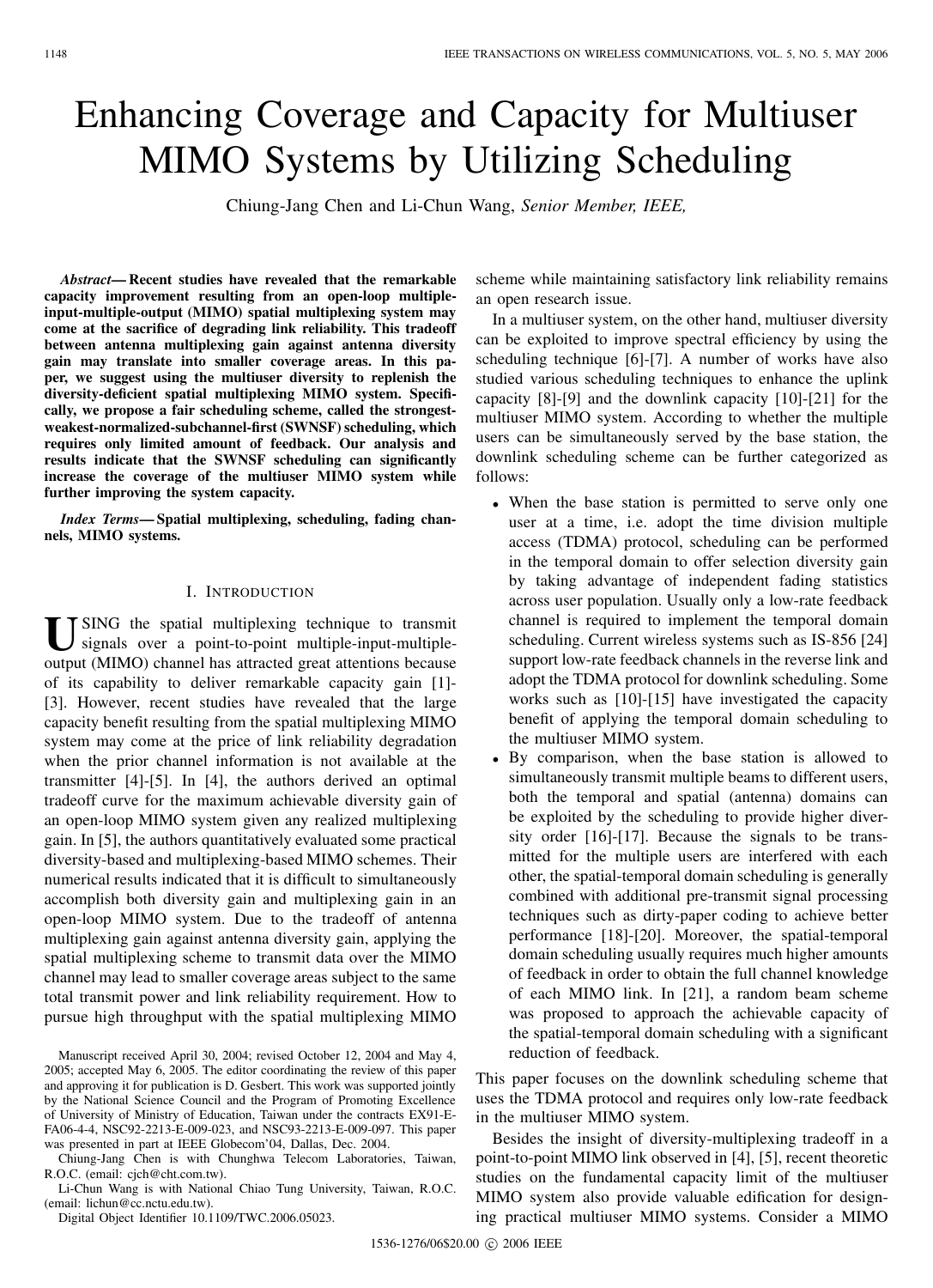Gaussian broadcast channel where the base station with  $m$ transmit antennas serves  $K$  users with  $n$  receive antennas each. In [22] and [23], it was shown that the sum-rate capacity of such a multiuser MIMO system under the TDMA protocol scales like:

$$
C_{\text{TDMA}} \sim \min(m, n) \log \log K \tag{1}
$$

The implications from the scaling law (1) are twofold. Firstly, given a fixed  $m$ , the number of the receive antennas  $n$  is critical to support a linear growth of capacity. Thus, using the spatial multiplexing MIMO technique in the physical layer can provide significant capacity gain. Secondly, the multiuser diversity extracted by scheduling techniques can only add to limited capacity benefit due to the factor of  $\log \log K$ .

Based on the above observations from (1) and the fundamental diversity-multiplexing tradeoff characteristic from [4] and [5], we advocate the new concept of using the multiuser diversity: Given a multiuser MIMO system with low-rate feedback and TDMA scheduling, a better strategy would be to devote the physical antennas to gaining capacity with the spatial multiplexing MIMO scheme and to focus the benefit of multiuser diversity on compensating the degraded link quality for the spatial multiplexing MIMO system. To our best knowledge, most scheduling algorithms in the literature were developed to improve capacity without noticing another degraded link reliability dimension of the MIMO system. In this work, we propose a scheduling scheme, called the strongestweakest-normalized-subchannel-first (SWNSF) scheduling, to replenish the diversity-deficient spatial multiplexing MIMO system with multiuser diversity. The goal of the SWNSF scheduling scheme is to enhance the link reliability while further improving the link capacity. The SWNSF scheduling is a fair algorithm in the sense that users at different nearfar locations have the same probability to receive services. Furthermore, this scheduling scheme requires only scalar feedback, meaning that each user only needs to send back a scalar value to indicate the channel condition, irrespective of the number of transmit and receive antennas. Therefore, the SWNSF scheduling algorithm can be applicable to the multiuser MIMO system with low-rate feedback channels and TDMA scheduling protocol. Through tractable eigenvalue analysis, we show that the SWNSF scheduling can greatly improve both the link reliability (in terms of coverage) and capacity of the multiuser MIMO system.

The rest of this paper is organized as follows. In Section II, we describe the channel model. In Section III, we introduce the SWNSF scheduling algorithm and present its key properties. In Section IV, we analyze the effect of the SWNSF scheduling on the coverage area. In Section V, by analysis, we show that the SWNSF scheduling can also increase capacity. In Section VI, we provide our concluding remarks.

### II. CHANNEL MODEL

As shown in Fig. 1, we consider a wireless system where a base station with  $m$  transmit antennas serves  $K$  downlink users each of which is equipped with  $n$  receive antennas. We assume that the spatial multiplexing method is used for data transmission between the base station and any target user. For

BS (Scheduler) Spatial Multiplexing user user K  $\mathbf{G}_1$  $\mathbf{G}_K$ scalar feedback  $n$  transmit antenn  $n$  receive antennable per user

Fig. 1. A MIMO multiuser scheduling system.

clarifying the effect of multiuser scheduling on the supplement of diversity gain, we assume  $m = n$  since in this case all the degrees of freedom in the MIMO system are exhausted for multiplexing gain [4]. Thus, the link between the base station and each individual user constitutes an  $n \times n$  MIMO system. Let  $x_k$  and  $y_k$  be the  $n \times 1$  transmit and receive signal vectors of user k, respectively,  $G_k$  the  $n \times n$  channel matrix between the base station and user k, and  $n_k$  the  $n \times 1$ spatially white noise vector with  $E[\mathbf{n}_k \mathbf{n}_k^{\dagger}] = \sigma_n^2 \mathbf{I}$ , where  $(\cdot)^{\dagger}$ is the transpose conjugate operation. Thus, the link between  $\mathbf{x}_k$  and  $\mathbf{y}_k$  is related by [25]

$$
\mathbf{y}_k = \mathbf{G}_k \mathbf{x}_k + \mathbf{n}_\mathbf{k} = \sqrt{g_k} \, \mathbf{H}_k \mathbf{x}_k + \mathbf{n}_k \quad , \tag{2}
$$

where  $g_k$  depicts the large-scale (local average) behavior of the channel gain, and  $H_k$  captures the channel fading characteristics. For user k at a distance of  $r_k$  from the base station,  $g_k$  can be generally represented by [26]

$$
10\log_{10}(g_k) = -10\mu \log_{10}(r_k) + g_0 \text{ [dB]}, \quad (3)
$$

where  $\mu$  is the path loss exponent and  $g_0$  is a system dependent constant. For the  $n \times n$  normalized channel matrix  $H_k$ , we assume that every entries of  $H_k$  are pairwise independent, circular-symmetric complex Gaussian random variable  $\mathcal{CN}(0,1)$ , meaning that the real and imaginary parts of each entry have uncorrelated Gaussian distributions with zero mean and variance  $1/2$ . The total transmit power at the base station is constrained by  $P_t$ , i.e.  $E[\mathbf{x}_k^{\dagger} \mathbf{x}_k] \leq P_t$ .

With the link model defined in (2), the ergodic capacity (nats/sec/Hz) of an open-loop MIMO system under TDMA operation with equal power allocation among transmit antennas is given by [1]

$$
C_k = \mathbf{E}\left[\log \det\left(I + \frac{\rho_k}{n} \mathbf{H}_k \mathbf{H}_k^\dagger\right)\right]
$$
(4)

where

$$
\rho_k = P_t g_k / \sigma_n^2 = (P_t / \sigma_n^2) r_k^{-\mu} 10^{g_0 / 10}
$$
 (5)

is the average receive signal-to-noise ratio (SNR) of user  $k$ . By applying the singular value decomposition (SVD) to  $H_k$ of (4),  $C_k$  can be also represented by

$$
C_k = \sum_{i=1}^{n} \mathbf{E} \left[ \log \left( 1 + \frac{\rho_k}{n} \lambda_{k,i} \right) \right] , \qquad (6)
$$

where  $\{\lambda_{k,i}\}_{i=1}^n$  are the eigenvalues of the Wishart matrix  $H_k H_k^{\dagger}$  for user k. Without loss of generality, we arrange  $\{\lambda_{k,i}\}_{i=1}^n$  in the decreasing order so that  $\lambda_{k,1} \geq \lambda_{k,2}$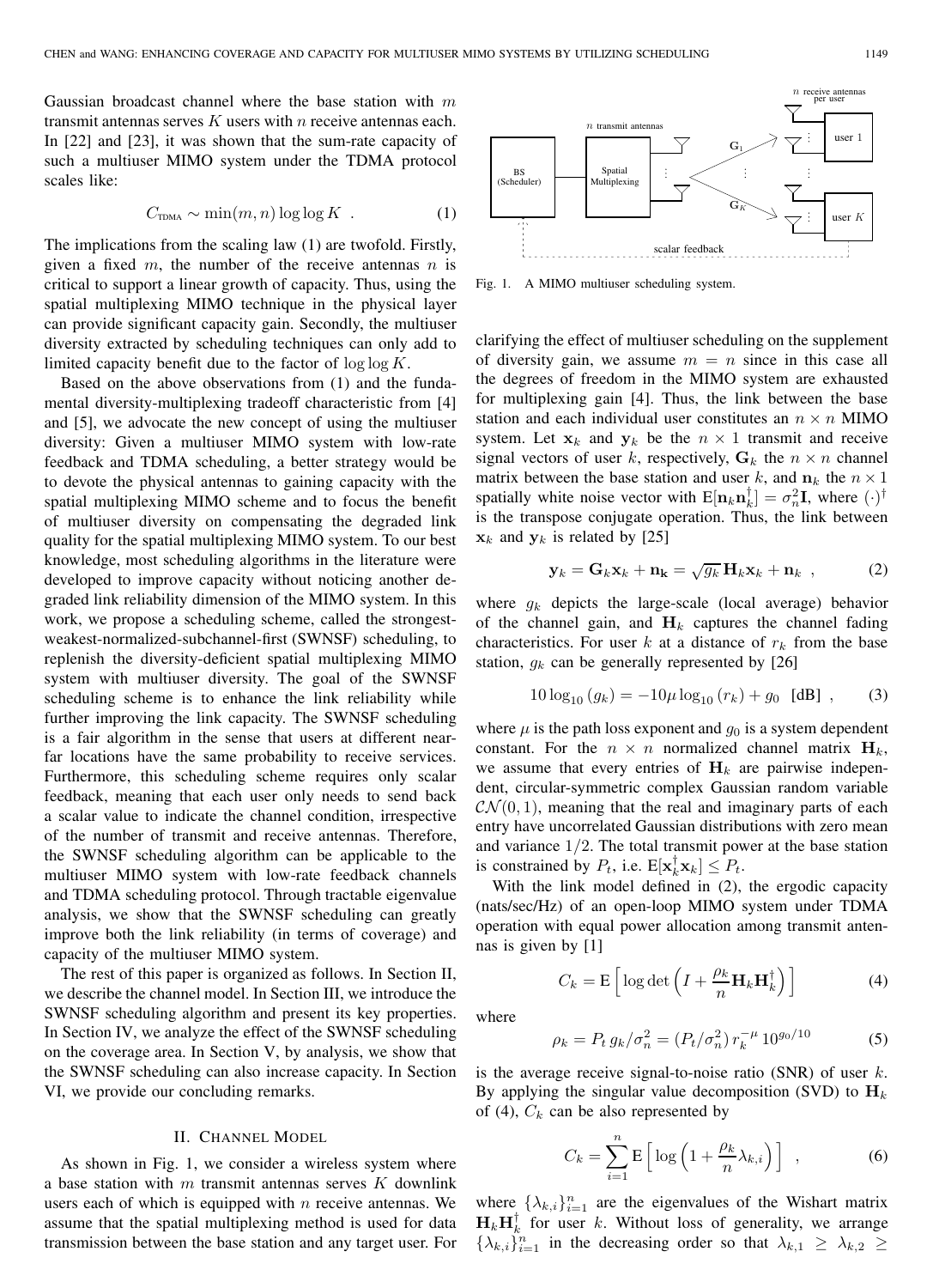$\cdots \geq \lambda_{k,n} \geq 0^1$ . Comparing to the ergodic capacity of the single-input-single-output (SISO) system, the ergodic capacity of an open-loop MIMO channel is enhanced by forming  $n$ parallel subchannels, each of which has effective output SNR  $\gamma_{k,i} = \rho_k \lambda_{k,i}/n$  at the receive antenna. In this paper, we refer to the link capacity as the ergodic capacity of the information theory.

In addition to the link capacity, let's examine the link outage probability of the MIMO system because it reflects how reliable a MIMO channel can support the corresponding capacity. For the SISO system, a common definition of link outage is the probability that the receive SNR is less than a predetermined value  $\gamma_{th}$ , i.e.  $P_{out} = \Pr{\gamma < \gamma_{th}}$  [27]. Based on the insight from [5], the link outage for the spatial multiplexing MIMO system can be generalized as follows. By noting that all the subchannels of the spatial multiplexing MIMO system are used for independent data transmissions in parallel, the link outage for the spatial multiplexing MIMO system can be defined as the event when the receive SNR of any subchannel is less than  $\gamma_{th}$ . That is, for any user k,

$$
P_{\text{out}}^{k} = \Pr{\gamma_{k,1} < \gamma_{\text{th}} \cup \gamma_{k,2} < \gamma_{\text{th}} \cdots \cup \gamma_{k,n} < \gamma_{\text{th}}\}
$$
\n
$$
= 1 - \Pr{\min_{\forall i} \{\gamma_{k,i}\} = \gamma_{k,n} \ge \gamma_{\text{th}}\}}
$$
\n
$$
= \Pr{\gamma_{k,n} < \gamma_{\text{th}}\} . \tag{7}
$$

Intuitively, the weakest subchannel with the lowest SNR in the MIMO system dominates the outage probability performance since the weakest subchannel is most likely to incur transmission errors. By writing (7) as  $Pr{\gamma_{k,n} \geq \gamma_{\text{th}}} = 1 - P_{\text{out}}^k$ , (7) can be also interpreted as that, allowing for a certain probability  $(1 - P_{out}^k)$ , all receive SNR in subchannels of the MIMO system are required to be greater than  $\gamma_{th}$ . In Section IV, we will relate (7) to the resulting cell coverage.

## III. MULTIUSER SCHEDULING

In this paper, we assume that multiple users are served by a base station in a time division multiple access manner. In each time slot, the base station selects a target user according to a certain scheduling policy. For any user  $k$ , the channel  $H_k$ is assumed to be fixed during a time slot, but independently varies between different time slots. The variation of  $\mathbf{H}_k$  across users is also assumed to be independent. In the following, we introduce two scheduling algorithms. The first one is the traditional round-robin scheduling method, which serves as the baseline performance for comparison in this work. The second one is our proposed strongest-weakest-normalizedsubchannel-first scheduling algorithm.

## *A. Round-Robin Scheduling*

The round-robin (RR) scheduling assigns each time slot to a target user in the circularly sequential manner among K users. The round-robin scheduling is known for its fairness and low implementation cost. In a multiuser system where users can have different near-far locations, the RR scheduling provides a fair allocation scheme for numerous near-far users

<sup>1</sup>It is shown in [28] that the random Wishart matrix  $\mathbf{H}_k \mathbf{H}_k^{\dagger}$  has n distinct eigenvalues with probability one.

to access services with equal probability. However, the RR scheduling can not exploit multiuser diversity since it ignores the channel conditions among user population. Next, we study another fair scheduling algorithm that can take advantage of multiuser diversity to offer additional scheduling gain.

## *B. Strongest-Weakest-Normalized-Subchannel-First Scheduling*

From a multiuser system point of view, the base station can see the total  $nK$  antennas at the receive end rather than  $n$  links. In a diversity-deficient spatial multiplexing MIMO system where all physical antennas are dedicated to capacity enhancement, the additional  $(K-1)n$  virtual receive antennas from the other users can be exploited to improve reliability performance. Per the observation from (7), we introduce a scheduling algorithm to take advantage of multiuser diversity to directly cope with the weakest subchannel of the MIMO system. The proposed algorithm, called the strongest-weakestnormalized-subchannel-first (SWNSF) scheduling, selects the target user with the maximum  $\lambda_{k,n}$  among K users at each time slot:

$$
k^* = \arg \max_{k} \frac{\lambda_{\min} (\mathbf{G}_k \mathbf{G}_k^{\dagger})}{g_k}
$$
  
= 
$$
\arg \max_{k} \lambda_{\min} (\mathbf{H}_k \mathbf{H}_k^{\dagger})
$$
  
= 
$$
\arg \max_{k} \lambda_{k,n} .
$$
 (9)

where  $\lambda_{\min}(\cdot)$  denotes the minimum eigenvalue. In (8),  $g_k$  in the denominator is used to equalize the average SNR among different users due to the near-far effect. In practice,  $q_k$  can be estimated based on the long-term measurements at the user side. We assume that each user can accurately estimate the value of  $\lambda_{k,n}$  and correctly send it back to the base station without delay.

Let  $H_k$  and  $\tilde{\gamma}_{k,n}$  be the normalized channel matrix and the output SNR of the weakest subchannel for user  $k$  determined by the SWNSF scheduling algorithm, respectively. Accordingly,  $\tilde{\lambda}_{k,n} = \tilde{\gamma}_{k,n} n/\rho_k$  is the minimum eigenvalue of  $\tilde{\mathbf{H}}_k \tilde{\mathbf{H}}_k^{\dagger}$ . Thus, the following proposition summaries the important properties of the SWNSF scheduling algorithm.

*Proposition 1:* Assume that K users with different  $\rho_k$  ( $1 \leq k \leq K$ ) are served according to the SWNSF scheduling policy defined in (9). Let  $p_k$  be the probability of user k being served at any time slot. Then we have:

(i) The SWNSF scheduling is fair in the sense  $p_k = 1/K$ for  $1 \leq k \leq K$ .

(ii) The cumulative distribution function (CDF) of  $\tilde{\gamma}_{k,n}$  is  $F_{\tilde{\gamma}_{k,n}}(\gamma) = \left[F_{\gamma_{k,n}}(\gamma)\right]^K$  for any k, where  $F_{\gamma_{k,n}}(\gamma)$  is the CDF of  $\gamma_{k,n}$ .

*Proof:* From (9), any user k competes for services with the other  $(K - 1)$  users at each time slot. Because  $\{\lambda_{k,n}\}_{k=1}^K$  are independent and identically distributed (i.i.d.) random variables, we have  $p_k = 1/K$ . Furthermore, the CDF of  $\lambda_{k,n}$  is given by

$$
F_{\tilde{\lambda}_{k,n}}(\lambda) = \Pr\left\{ \max_{k} \left( \lambda_{k,n} \right) < \lambda \right\} = \left[ F_{\lambda_{k,n}}(\lambda) \right]^K \quad . \quad (10)
$$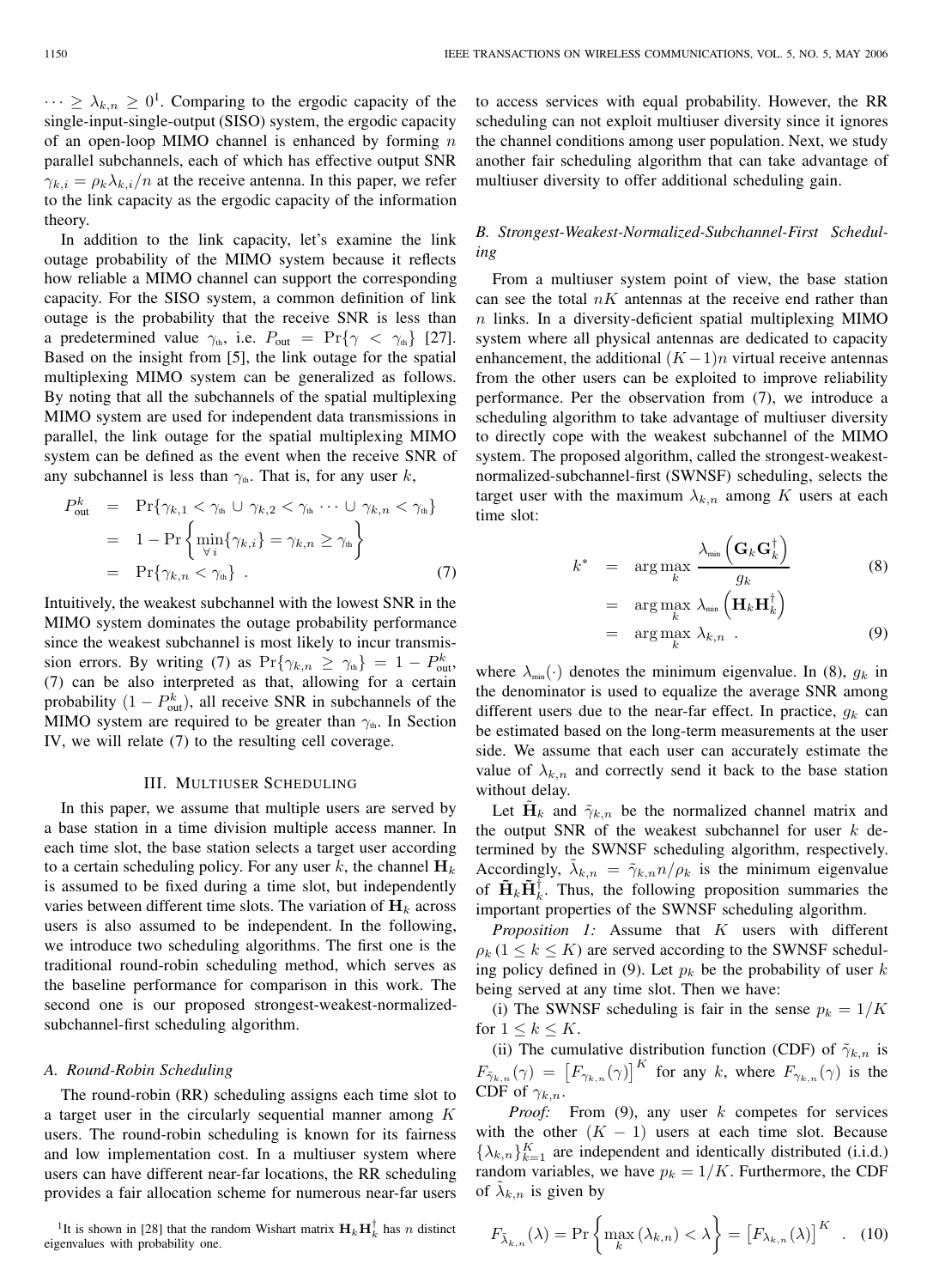Since 
$$
\tilde{\gamma}_{k,n} = \rho_k \tilde{\lambda}_{k,n}/n
$$
 and  $\gamma_{k,n} = \rho_k \lambda_{k,n}/n$ , we can have

$$
F_{\tilde{\gamma}_{k,n}}(\gamma) = F_{\tilde{\lambda}_{k,n}}\left(\frac{n\gamma}{\rho_k}\right) = \left[F_{\lambda_{k,n}}\left(\frac{n\gamma}{\rho_k}\right)\right]^K = \left[F_{\gamma_{k,n}}(\gamma)\right]^K \quad . \tag{11}
$$

Proposition 1 states that the SWNSF scheduling can capture the variations of independent channel fading to achieve multiuser diversity, while maintaining fairness among users. Next, we investigate how the RR and SWNSF scheduling algorithms affect the coverage and capacity of the multiuser MIMO system.

### IV. EFFECT OF SWNSF SCHEDULING ON COVERAGE

In this section, we investigate the effect of multiuser scheduling on cell coverage. We consider a single cell with the background noise. Referring to (7) and the path loss related link budget (5), we shall determine the cell radius by the maximum distance at which the link quality suffices for maintaining a required receive SNR  $\gamma_{th}$  with the probability at least  $(1 - P_{\text{out}})$  [30], [31]. Since the user at the cell boundary is the major concern in determining cell coverage, we may omit the user index  $k$  to ease notations in this section.

## *A. Characteristics of*  $\lambda_{k,n}$  *in the MIMO system*

Now we introduce Proposition 2 to characterize the statistical distribution of  $\lambda_{k,n}$ .

*Proposition 2:* Let  $\lambda_{k,1} \geq \lambda_{k,2} \geq \cdots \geq \lambda_{k,n} \geq 0$  be the *ordered eigenvalues* of the Wishart matrix  $\mathbf{H}_k \mathbf{H}_k^{\dagger}$ , where  $\mathbf{H}_k$ is an  $n \times n$  channel matrix with each entry  $h_{ij} \sim \mathcal{CN}(0, 1)$ . Then the marginal probability density function (PDF) of the minimum eigenvalue  $\lambda_{k,n}$  is exponentially distributed with parameter  $n$  [33].

*Proof:* From [32], for an  $n \times m$  ( $n \ge m$ ) channel matrix  $\mathbf{H}_k$ , the joint distribution function of the ordered eigenvalues of  $\mathbf{H}_k \mathbf{H}_k^{\dagger}$  is

$$
f_{\lambda_{k,1},\dots,\lambda_{k,n}}(\lambda_1,\dots,\lambda_n) = \frac{\pi^{n(n-1)}}{\Gamma_m(n)\Gamma_n(m)}
$$

$$
\cdot \exp\left(-\sum_{i=1}^n \lambda_i\right) \prod_{i=1}^n \lambda_i^{m-n} \prod_{i < j} (\lambda_i - \lambda_j)^2 \quad , \quad (12)
$$

where  $\Gamma_a(x)$  is the complex multivariate gamma function defined by

$$
\Gamma_a(x) = \pi^{a(a-1)/2} \prod_{i=1}^a \Gamma(x - i + 1) \tag{13}
$$

Note that  $\Gamma(z) = \int_0^\infty t^{z-1} e^{-t} dt$  is the gamma function in (13). In the case of  $m = n$ , (12) is reduced to

$$
f_{\lambda_{k,1},\dots,\lambda_{k,n}}(\lambda_1,\dots,\lambda_n) = \frac{1}{\left[\prod_{i=1}^n \Gamma(i)\right]^2} \exp\left(-\sum_{i=1}^n \lambda_i\right) \prod_{i < j} (\lambda_i - \lambda_j)^2 \quad . \tag{14}
$$

Therefore, the marginal distribution of  $\lambda_{k,n}$  can be obtained by integrating over all the other variables as follows:

$$
f_{\lambda_{k,n}}(\lambda_n) = \frac{1}{\left[\prod_{i=1}^n \Gamma(i)\right]^2} \int_{\lambda_n}^{\infty} \int_{\lambda_{n-1}}^{\infty} \cdots \int_{\lambda_2}^{\infty} \exp\left(-\sum_{i=1}^n \lambda_i\right) \prod_{i < j} (\lambda_i - \lambda_j)^2 d\lambda_1 \cdots d\lambda_{n-2} d\lambda_{n-1} \tag{15}
$$

By making the transformation  $x_i = \lambda_i - \lambda_n$  for  $i = 1, \dots, n-$ 1, (15) can be written as

$$
f_{\lambda_{k,n}}(\lambda_n) = e^{-n\lambda_n} \left\{ \frac{1}{\left[\prod_{i=1}^n \Gamma(i)\right]^2} \int_0^\infty \int_{x_{n-1}}^\infty \cdots \int_{x_2}^\infty \exp\left(-\sum_{i=1}^{n-1} x_i\right) \prod_{i=1}^{n-1} x_i^2 \cdot \prod_{\substack{i < j \\ i,j \in \{1, \cdots, n-1\}}} (x_i - x_j)^2 \, dx_1 \cdots \right\}
$$
\n
$$
dx_{n-2} dx_{n-1} \right\} . \tag{16}
$$

Since the  $(n - 1)$  fold integrals in the bracket of (16) involve only variables  $x_1, \dots, x_{n-1}$  and  $f_{\lambda_{k,n}}(\lambda_n)$  is a probability density function, we can have

$$
f_{\lambda_{k,n}}(\lambda_n) = n e^{-n\lambda_n}, \ \lambda_n \ge 0 \ . \tag{17}
$$

$$
\Box
$$

## *B. Cell Radius with RR Scheduling*

Since the RR scheduling selects the target user in a statistically random manner, the receive SNR of the target user will not be affected by the RR scheduling algorithm. Thus, according to Proposition 2 and  $\gamma_{k,n} = \rho_k \lambda_{k,n}/n$ , the receive SNR  $\gamma_{k,n}$  of any target user under the RR scheduling is an exponentially distributed random variable with the following CDF

$$
F_{\gamma_{k,n}}(\gamma) = 1 - \exp\left(-\frac{n^2\gamma}{\rho_k}\right), \ \ \gamma \ge 0 \ \ . \tag{18}
$$

Suppose that the cell radius is defined by the farthest distance at which the link quality suffices for maintaining a required receive SNR  $\gamma_{th}$  with the probability no less than  $(1 - P_{out})$ . Thus, by substituting (18) and (5) into (7), the cell radius of the multiuser MIMO system employing the RR scheduling is given by

$$
r = \left[ \left( \frac{P_t}{\sigma_n^2} \right) \left( \frac{10^{g_0/10}}{n^2 \gamma_{\text{th}}} \right) \log \left( \frac{1}{1 - P_{\text{out}}} \right) \right]^{1/\mu} . \tag{19}
$$

For  $n = 1$  or the SISO case, the cell radius of (19) becomes

$$
r_{\rm SISO} = \left[ \left( \frac{P_t}{\sigma_n^2} \right) \left( \frac{10^{g_0/10}}{\gamma_{\rm th}} \right) \log \left( \frac{1}{1 - P_{\rm out}} \right) \right]^{1/\mu} \quad . \tag{20}
$$

Comparing (19) and (20) under the same total transmit power of a base station  $P_t$  and the same link reliability requirements  $P_{\text{out}}$  and  $\gamma_{\text{th}}$ , we have

$$
r = \left(\frac{1}{n^2}\right)^{1/\mu} r_{\rm siso} \tag{21}
$$

As a result, the cell radius of the spatial multiplexing multiuser MIMO system shrinks under the RR scheduling. Next, we derive the cell radius of the multiuser MIMO system using the SWNSF scheduling.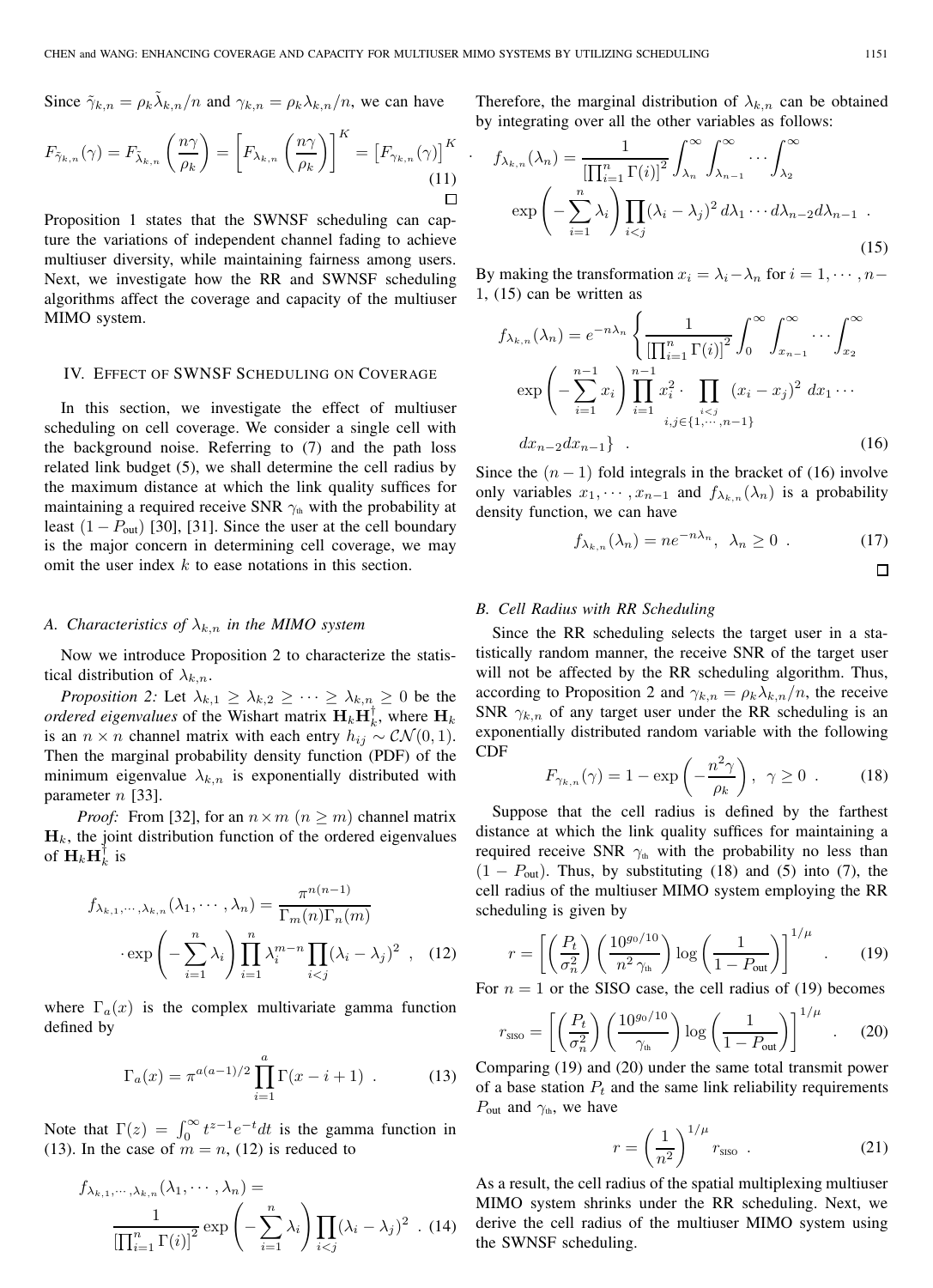

Fig. 2. Comparison of the cell radius of the multiuser MIMO system using the RR and SWNSF scheduling.

## *C. Cell Radius with SWNSF Scheduling*

When the connection between the base station and the target user is established by the SWNSF scheduling, the receive SNR  $\tilde{\gamma}_{k,n}$  is changed according to (11). By substituting (18) into (11), the CDF of  $\tilde{\gamma}_{k,n}$  subject to the SWNSF scheduling becomes

$$
F_{\tilde{\gamma}_{k,n}}(\gamma) = \left[1 - \exp\left(-\frac{n^2 \gamma}{\rho_k}\right)\right]^K, \ \ \gamma \ge 0 \ \ . \tag{22}
$$

Analogous to  $(19)$ , applying  $(22)$  and  $(5)$  to  $(7)$ , we can obtain the cell radius of the multiuser MIMO system with the SWNSF scheduling as follows:

$$
\tilde{r} = \left[ \left( \frac{P_t}{\sigma_n^2} \right) \left( \frac{10^{g_0/10}}{n^2 \gamma_{\text{th}}} \right) \log \left( \frac{1}{1 - \sqrt[K]{P_{\text{out}}}} \right) \right]^{1/\mu} . \tag{23}
$$

We can also compare  $\tilde{r}$  in (23) and  $r_{\rm SISO}$  in (20) to have

$$
\tilde{r} = \left[\frac{1}{n^2} \log \left(\frac{1}{1 - \sqrt[\kappa]{P_{\text{out}}}}\right) / \log \left(\frac{1}{1 - P_{\text{out}}}\right) \right]^{1/\mu} r_{\text{sso}}
$$

$$
\simeq \left[\frac{1}{n^2} \left(\frac{1}{P_{\text{out}}} - \frac{1}{2}\right) \log \left(\frac{1}{1 - \sqrt[\kappa]{P_{\text{out}}}}\right) \right]^{1/\mu} r_{\text{sso}},
$$
for small  $P_{\text{out}}$ . (24)

Unlike (21) where r is always smaller than  $r_{\rm siso}$ ,  $\tilde{r}$  in (24) can be possibly greater than  $r_{\text{SISO}}$  with a sufficient number of users in the system, i.e.

$$
K \ge \left\lceil \frac{\log(P_{\text{out}})}{\log\left(1 - \exp\left(-\frac{2n^2 P_{\text{out}}}{2 - P_{\text{out}}}\right)\right)} \right\rceil , \qquad (25)
$$

where  $\lceil x \rceil$  denotes the smallest integer greater or equal to x. Next, we give a numerical example to compare the resulting cell radius when adopting the RR and SWNSF scheduling policies.

## *D. Numerical Example*

Figure 2 plots the cell radius of the multiuser MIMO system using the RR and SWNSF scheduling according to (21) and (24). We normalize  $r_{\rm siso}$  to unity and set the path loss exponent  $\mu = 4$  in this example. Also, we require the link reliability of the user at the cell boundary to be adequately covered  $90\%$  of the time, i.e.  $P_{\text{out}} = 0.1$ . From Fig. 2, it is shown that the cell radius of the spatial multiplexing MIMO system with the RR scheduling reduces as compared with SISO case. However, applying the SWNSF scheduling can enhance the receive SNR, thereby extending the cell radius. When there are sufficiently many users in the system, e.g.  $K = 5$  for  $n = 3$  and  $K = 12$  for  $n = 4$ , the cell radius with the SWNSF scheduling is greater than  $r<sub>siso</sub>$ .

## V. EFFECT OF SWNSF SCHEDULING ON CAPACITY

In the previous section, we have demonstrated that the SWNSF scheduling can extend the coverage of the multiuser MIMO system. Now, we proceed to investigate the capacity benefit resulting from the SWNSF scheduling. In order to evaluate the capacity improvement resulting from the SWNSF scheduling, we need to characterize the statistical behavior of all the eigenvalues  $\{\tilde{\lambda}_{k,i}\}_{i=1}^n$ . In what follows, we first derive the mean increment of  $(\tilde{\lambda}_{k,n}-\lambda_{k,n})$  due to the SWNSF scheduling. Then, we examine the mean increment of  $(\lambda_{k,i} \lambda_{k,i}$ ) of all the other ordered eigenvalues  $\{\tilde{\lambda}_{k,i}\}_{i=1}^{n-1}$ . Finally, we derive the link and system capacity for the multiuser MIMO system employing the SWNSF scheduling.

## *A. Analysis of*  $\lambda_{k,n}$

Recall from Proposition 2 that  $\lambda_{k,n}$  is an exponentially distributed random variable with parameter  $n$ . From (10), the SWNSF scheduling has changed the CDF of the minimum eigenvalue into

$$
F_{\tilde{\lambda}_{k,n}}(\lambda) = \left(1 - e^{-n\lambda}\right)^K \quad . \tag{26}
$$

The mean of  $\lambda_{k,n}$  can be calculated as follows

$$
E[\tilde{\lambda}_{k,n}] \stackrel{(a)}{=} \int_0^\infty (1 - F_{\tilde{\lambda}_{k,n}}(\lambda)) d\lambda
$$
  
\n
$$
\stackrel{(b)}{=} \int_0^\infty \sum_{k=1}^K \binom{K}{k} (-1)^{k+1} e^{-nk\lambda} d\lambda
$$
  
\n
$$
= \frac{1}{n} \sum_{k=1}^K \binom{K}{k} \frac{(-1)^{k+1}}{k}
$$
  
\n
$$
\stackrel{(c)}{=} \frac{1}{n} \sum_{k=1}^K \frac{1}{k}
$$
 (27)

where (a) relies on  $\tilde{\lambda}_{k,n} \geq 0$  [38], (b) uses the binomial expansion and (c) follows from [34, eq. 0.155]. Equivalently, the mean increment of  $\lambda_{k,n}$  relative to  $\lambda_{k,n}$  can be expressed by

$$
\Delta_{\lambda} \stackrel{\Delta}{=} \mathbf{E}[\tilde{\lambda}_{k,n}] - \mathbf{E}[\lambda_{k,n}] = \frac{1}{n} [\psi(K+1) + \beta - 1], \quad (28)
$$

where  $\psi(K + 1) = -\beta + \sum_{k=1}^{K} k^{-1}$  is the psi function for integer K and  $\beta \simeq 0.5772$  is the Euler's constant [29]. We note that the psi function  $\psi(K + 1)$  can be approximated by  $\log(K + 1) \simeq \log K$  for sufficiently large K [29, eq. 6.3.18].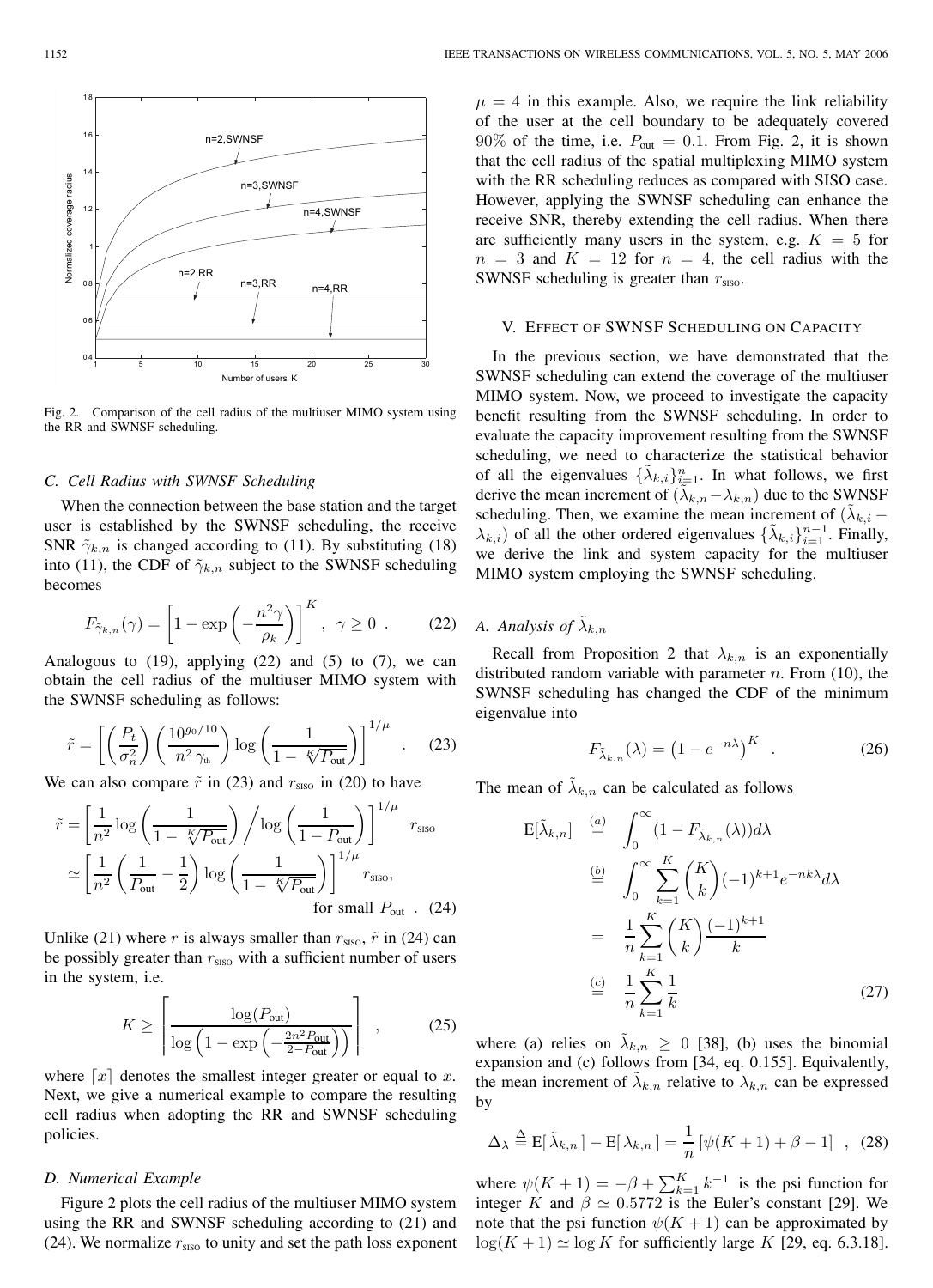## *B. Analysis of*  $\{\tilde{\lambda}_{k,i}\}_{i=1}^{n-1}$

With the statistical knowledge of  $\tilde{\lambda}_{k,n}$ , we proceed to investigate the behavior of  $\{\tilde{\lambda}_{k,i}\}_{i=1}^{n-1}$  when applying the SWNSF algorithm. We introduce a new set of random variables as follows:

$$
s_{k,n} \stackrel{\Delta}{=} \lambda_{k,n}
$$
  
\n
$$
s_{k,i} \stackrel{\Delta}{=} \lambda_{k,i} - \lambda_{k,n}, \quad \text{for } 1 \le i \le n-1 .
$$
 (29)

Obviously,  $s_{k,i}$  denote the "spacing" between  $\lambda_{k,i}$  and the smallest eigenvalue  $\lambda_{k,n}$  for  $1 \leq i \leq n-1$ . Through  $s_{k,i}$ , the following proposition describes some statistical characteristics of  $\lambda_{k,i}$ .

*Proposition 3:* Let  $s_{k,i}$  be the random variables defined in (29). Let  $\phi_{\tilde{\lambda}_{k,i}}(\omega)$ ,  $\phi_{\lambda_{k,i}}(\omega)$  and  $\phi_{s_{k,i}}(\omega)$  denote the Laplace transform<sup>2</sup> of the PDFs of  $\lambda_{k,i}$ ,  $\lambda_{k,i}$  and  $s_{k,i}$ , respectively. Then we have

(i) The spacing  $s_{k,i}$  are independent of  $\lambda_{k,n}$  for  $1 \leq i \leq$  $n-1$ .

(ii) 
$$
\phi_{\tilde{\lambda}_{k,i}}(\omega)
$$
,  $\phi_{\lambda_{k,i}}(\omega)$  and  $\phi_{s_{k,i}}(\omega)$  are related by

$$
\phi_{\tilde{\lambda}_{k,i}}(\omega) = \phi_{\tilde{\lambda}_{k,n}}(\omega)\phi_{s_{k,i}}(\omega) = A(\omega)\phi_{\lambda_{k,i}}(\omega) ,
$$
 (30)

where  $A(\omega) = \frac{K! (1+\omega/n) \Gamma(1+\omega/n)}{\Gamma(1+K+\omega/n)}, \Gamma(\cdot)$  is the gamma function and  $K! = \prod_{i=1}^{K} i$ .

(iii) The mean increment between  $\lambda_{k,i}$  and  $\lambda_{k,i}$  is

$$
\begin{aligned} \mathcal{E}[\tilde{\lambda}_{k,i}] - \mathcal{E}[\lambda_{k,i}] &= \Delta_{\lambda} \\ &= \frac{1}{n} \left[ \psi(K+1) + \beta - 1 \right], \quad 1 \le i \le n-1 \quad . \quad (31) \end{aligned}
$$

(iv) The sum of  $E[\lambda_{k,i}]$  over all eigenvalues is

$$
\sum_{i=1}^{n} \mathbf{E}[\tilde{\lambda}_{k,i}] = n^2 + n \Delta_{\lambda} . \qquad (32)
$$

*Proof:* Please refer to Appendix A.

By comparing (28) and (31), it is interesting to find that the mean increment  $\Delta_{\lambda} = E[\lambda_{k,n} - \lambda_{k,n}]$  resulting from the SWNSF scheduling has been shifted to all the other ordered eigenvalues. In other words, the SWNSF scheduling can increase the value of  $E[\lambda_{k,n}]$  and subsequently the *repelling property* between  $\lambda_{k,i}$  and  $\lambda_{k,n}$  (as implied by Proposition 3) brings about the same amount of enhancement for  $E[\lambda_{k,i}]$ . The effect of the SWNSF scheduling on the movement of  $\lambda_{k,i}$  can be best illustrated by the following example.

*Example 1:* Consider a  $3 \times 3$  MIMO system. Following (12), the joint PDF of the ordered eigenvalues of  $H_k H_k^{\dagger}$  is given as

$$
f_{\lambda_{k,1},\lambda_{k,2},\lambda_{k,3}}(\lambda_1,\lambda_2,\lambda_3) = \frac{1}{4}e^{-(\lambda_1+\lambda_2+\lambda_3)}(\lambda_1-\lambda_2)^2
$$

$$
(\lambda_1-\lambda_3)^2(\lambda_2-\lambda_3)^2, \lambda_1 \ge \lambda_2 \ge \lambda_3 \ge 0. (33)
$$

Then the marginal CDF associated with  $\lambda_{k,3}$ ,  $\lambda_{k,2}$  and  $\lambda_{k,1}$ can be respectively derived as

$$
F_{\lambda_{k,3}}(\lambda) = \int_0^{\lambda} \int_{\lambda_3}^{\infty} \int_{\lambda_2}^{\infty} f_{\lambda_{k,1},\lambda_{k,2},\lambda_{k,3}}(\lambda_1, \lambda_2, \lambda_3) d\lambda_1 d\lambda_2 d\lambda_3
$$
  
= 1 - e<sup>-3\lambda</sup> , (34)

 $2$ The Laplace transform of the PDF of a continuous nonnegative random variable X is defined by  $\phi_X(w) = \int_0^\infty e^{-\omega x} f_X(x) dx$  [29].



Fig. 3. The CDFs of  $\lambda_{k,i}$  and  $\lambda_{k,i}$  for  $K = 30$  and  $n = 3$ .

$$
F_{\lambda_{k,2}}(\lambda) = \int_0^{\lambda} \int_0^{\lambda_2} \int_{\lambda_2}^{\infty} f_{\lambda_{k,1},\lambda_{k,2},\lambda_{k,3}}(\lambda_1, \lambda_2, \lambda_3) d\lambda_1 d\lambda_3 d\lambda_2
$$
  
= 1 + 2e<sup>-3\lambda</sup> - e<sup>-2\lambda</sup>  $\left(3 + 3\lambda^2 + \lambda^3 + \frac{\lambda^4}{4}\right)$ , (35)

and

П

$$
F_{\lambda_{k,1}}(\lambda) = \int_0^{\lambda} \int_0^{\lambda_1} \int_0^{\lambda_2} f_{\lambda_{k,1},\lambda_{k,2},\lambda_{k,3}}(\lambda_1, \lambda_2, \lambda_3) d\lambda_3 d\lambda_2 d\lambda_1
$$
  
= 1 - e<sup>-3\lambda</sup> + e<sup>-2\lambda</sup>  $\left(3 + 3\lambda^2 + \lambda^3 + \frac{\lambda^4}{4}\right)$   
- e<sup>-\lambda</sup>  $\left(3 + 3\lambda^2 - \lambda^3 + \frac{\lambda^4}{4}\right)$ . (36)

On the other hand, from (26), the CDF of the smallest eigenvalue with the effect of the SWNSF scheduling becomes

$$
F_{\tilde{\lambda}_{k,3}}(\lambda) = \left(1 - e^{-3\lambda}\right)^K \quad . \tag{37}
$$

By using (35) to obtain the Laplace transform of  $f_{\lambda_{k,2}}(\lambda)$  and invoking (30), the Laplace transform of  $f_{\tilde{\lambda}_{k,2}}(\lambda)$  is given as

$$
\phi_{\tilde{\lambda}_{k,2}}(\omega) = \frac{K! \left(32 + 22\omega + 4\omega^2\right) \Gamma(1 + \omega/3)}{\Gamma(1 + K + \omega/3)(2 + \omega)^5} \ . \tag{38}
$$

Similarly, we can have

$$
\phi_{\tilde{\lambda}_{k,1}}(\omega) = \frac{K! \left(32 + 42\omega + 14\omega^2\right) \Gamma(1 + \omega/3)}{\Gamma(1 + K + \omega/3)(2 + 3\omega + \omega^2)^5} \quad . \tag{39}
$$

Then the PDFs and CDFs of  $\lambda_{k,2}$  and  $\lambda_{k,1}$  can be obtained from (38) and (39) by using the numerical inversion [35].

Figure 3 plots the CDFs of all the eigenvalues with the effect of the SWNSF scheduling for  $K = 30$  and  $n =$ 3. Comparing  $F_{\lambda_{k,3}}(\lambda)$  and  $F_{\lambda_{k,3}}(\lambda)$ , one can see that the SWNSF scheduling causes the CDF of the smallest eigenvalue to move rightward, implying that the link reliability between the base station and the target user is improved. Furthermore, the CDFs of all the other ordered eigenvalues are repelled to move rightward accordingly. Essentially, the property of the rightward shift for all  $F_{\lambda_{k,i}}(\lambda)$  enables further capacity improvements for the spatial multiplexing MIMO system.  $\diamondsuit$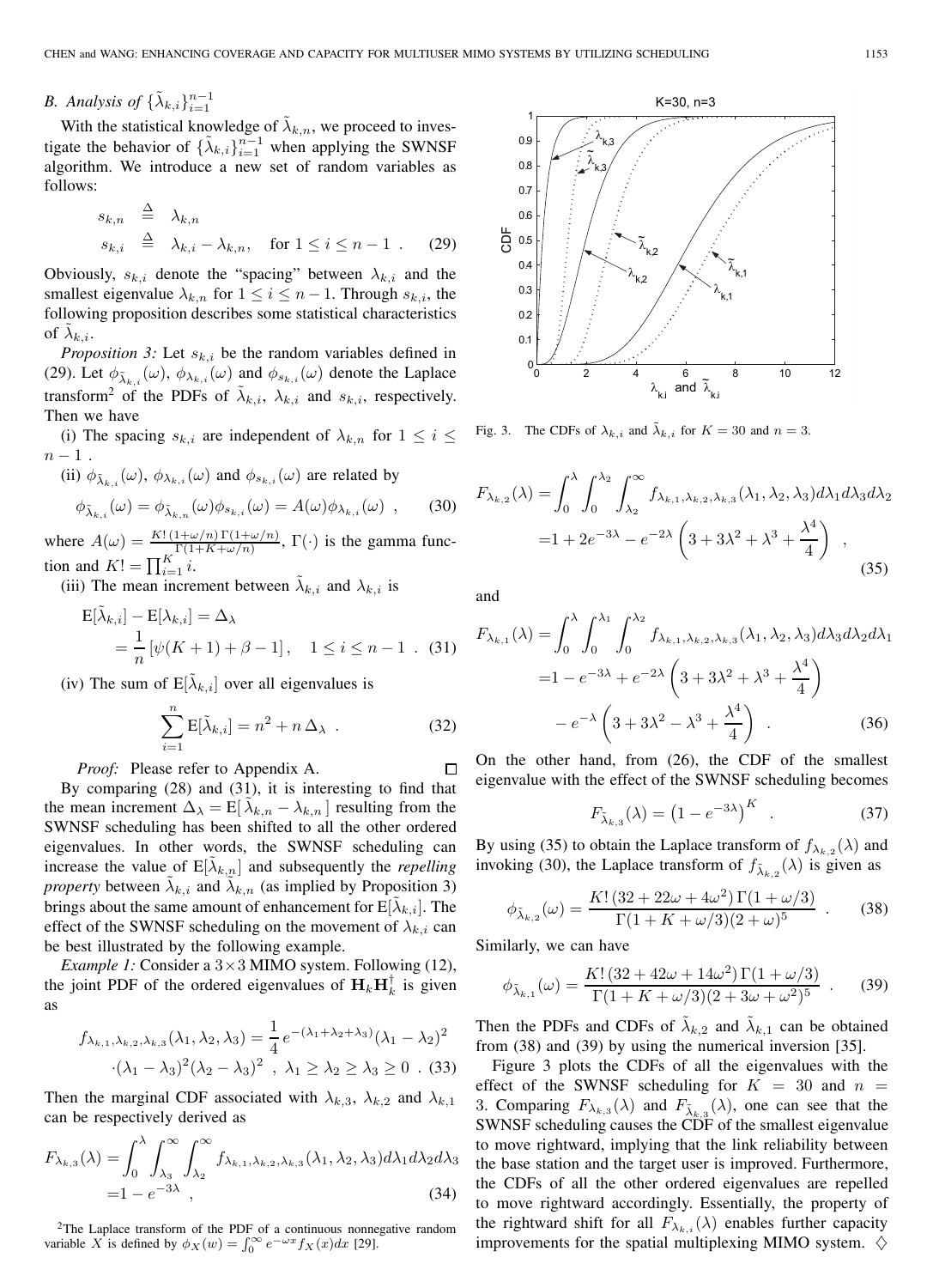## *C. Scheduling Gain for Mean SNR Improvement* From (32) and (53), we can further write

$$
\frac{\sum_{i=1}^{n} E[\tilde{\lambda}_{k,i}]}{\sum_{i=1}^{n} E[\lambda_{k,i}]} = \frac{\sum_{i=1}^{n} E[\tilde{\gamma}_{k,i}]}{\sum_{i=1}^{n} E[\gamma_{k,i}]} = 1 + \frac{1}{n^2} [\psi(K+1) + \beta - 1] .
$$
\n(40)

The expression (40) indicates that the sum of the mean receive SNR at all subchannels of the spatial multiplexing MIMO system is improved thanks to the SWNSF scheduling. Based on (40), we can make the comments regarding the SWNSF scheduling gain as follows:

- The SWNSF scheduling can improve the sum of receive subchannel SNR for the MIMO system by exploiting multiuser diversity. When user population is large, the improvement of the mean receive SNR due to the SWNSF scheduling grows with  $\log(K)/n^2$ .
- The large number of antenna elements could attenuate the multiuser diversity gain resulting from the SWNSF scheduling. This phenomenon can be intuitively explained as follows. Generally speaking, scheduling is a media access layer (MAC) technique to deliver multiuser diversity gain by utilizing independent channel fluctuations among users. Therefore, the larger the channel variations among users, the higher the performance gain from scheduling. In this regard, it is shown in (17) that the number of antennas reduces the variance of  $\lambda_{k,n}$  to  $1/n^2$ . Thus, the damped channel fluctuation reduces the scope that the SWNSF scheduling can exploit, thereby diluting the scheduling gain. A recent work [36] also observed the phenomenon of diminishing scheduling gain and called it the "channel-hardening" effect. Fortunately, with the antenna number of practical interests, the SWNSF scheduling can still provide considerable scheduling gain.

#### *D. Capacity Analysis*

Now we proceed to derive the link capacity and system capacity with the SWNSF scheduling. We define the system capacity as the sum of the link capacity delivered to each user on average. Therefore, the system capacity with the SWNSF scheduling can be written as

$$
\langle C \rangle_{\text{SWNSF}} = \sum_{k=1}^{K} p_k \tilde{C}_k = \frac{1}{K} \sum_{k=1}^{K} \tilde{C}_k , \qquad (41)
$$

where  $p_k = 1/K$  follows from Proposition 1 and

$$
\tilde{C}_k = \sum_{i=1}^n \mathbf{E} \left[ \log(1 + \tilde{\gamma}_{k,i}) \right] = \sum_{i=1}^n \mathbf{E} \left[ \log \left( 1 + \frac{\rho_k}{n} \tilde{\lambda}_{k,i} \right) \right]
$$
\n(42)

is the link capacity of user  $k$  subject to the SWNSF scheduling. When user  $k$  is in the low SNR regime, (42) can be approximated by using (32), that is,

$$
\tilde{C}_k \simeq \frac{\rho_k}{n} \sum_{i=1}^n \mathbb{E}[\tilde{\lambda}_{k,i}] = \rho_k \left[ n + \frac{1}{n} \left( \psi(K+1) + \beta - 1 \right) \right]
$$
  
for small  $\rho_k$ . (43)



Fig. 4. Capacity improvement with the SWNSF scheduling for the users in different user groups.

When user k is in the high SNR regime,  $C_k$  in (42) can be upper bounded by

$$
\tilde{C}_k \le n \log \left(\frac{\rho_k}{n}\right) + n \log \left[n + \frac{1}{n} \left(\psi(K+1) + \beta - 1\right)\right]
$$
\nfor large  $\rho_k$ , (44)

where the derivation is in Appendix B.

For comparison, we also express the system capacity with the RR scheduling as

$$
\langle C \rangle_{\text{RR}} = \sum_{k=1}^{K} p_k C_k = \frac{1}{K} \sum_{k=1}^{K} C_k \quad , \tag{45}
$$

where  $C_k$  is the link capacity of user k under the RR scheduling. Again, since the RR algorithm does not alter the statistics of the receive SNR for any target user,  $C_k$  in (45) is the same as (6). In [37], a closed-form expression for  $C_k$  is given as

$$
C_k = e^{n/\rho_k} \sum_{i=0}^{n-1} \sum_{j=0}^i \sum_{l=0}^{2j} \left\{ \frac{(-1)^l}{2^{2i-l}} \binom{2i-2j}{i-j} \binom{2j}{j} \binom{2j}{l} \right\}
$$

$$
\sum_{r=0}^l E_{r+1} \left( \frac{n}{\rho_k} \right) \}, \tag{46}
$$

where  $E_r(z) = \int_1^\infty e^{-zt} t^{-r} dt$  is the exponential integral function of order  $r$  [29]. Next, we evaluate the capacity gain of  $C_k$  over  $C_k$  when applying the SWNSF scheduling.

## *E. Numerical Example*

Here, we give some numerical examples to demonstrate the capacity benefits brought by the SWNSF scheduling. We divide the total  $K$  users equally into five groups. The users in the same group have the same value of average SNR  $\rho$ . The values of  $\rho$  from the first group to the fifth group are set to [30, 20, 10, 0,  $-10$ ] dB, respectively. In the following, we apply the low SNR approximation of (43) and the high SNR upper bound of (44) to evaluate the link capacity of the users in groups  $\{4, 5\}$  and that in groups  $\{1, 2, 3\}$ , respectively.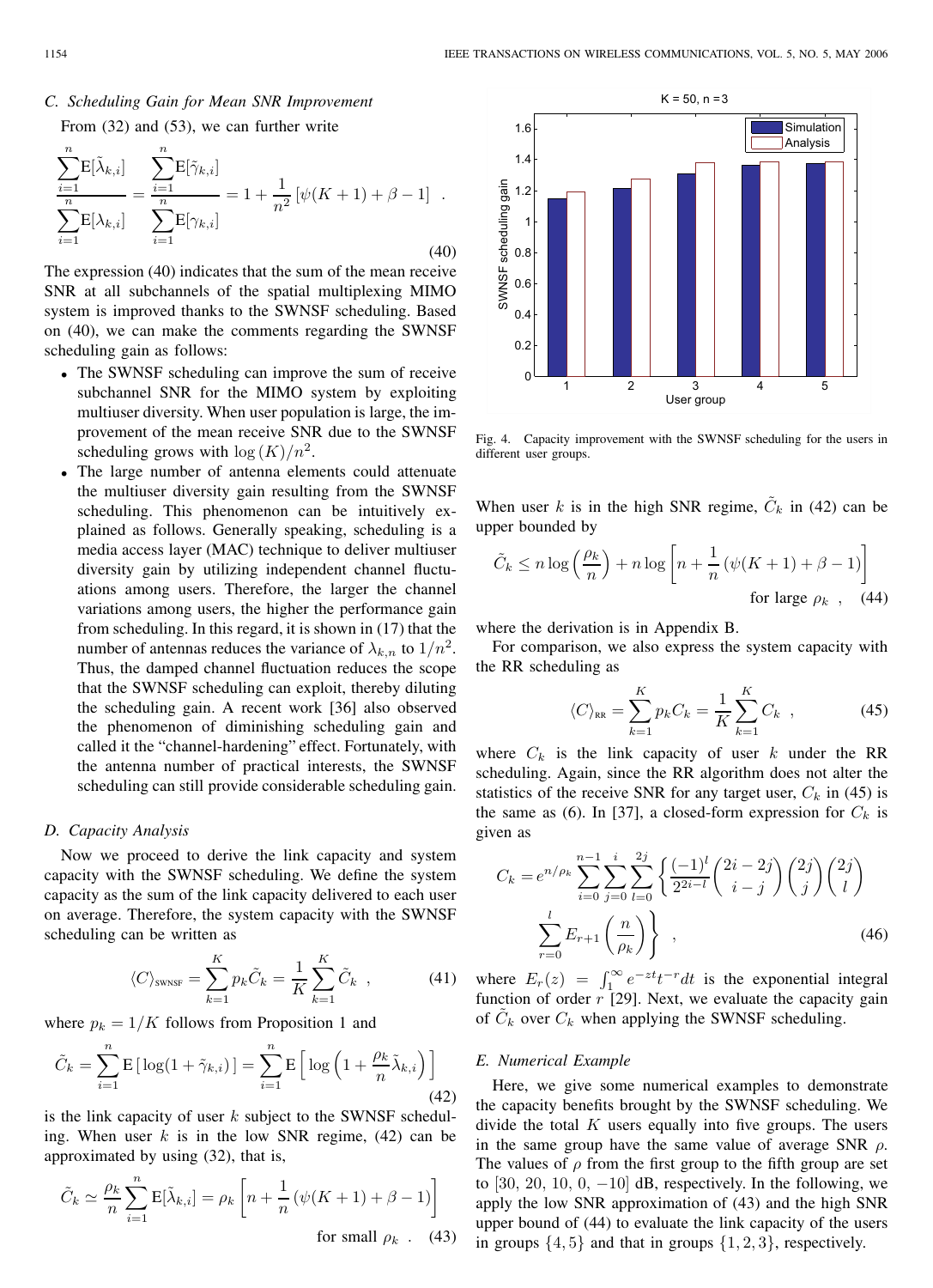| TABLE I                                                                                         |
|-------------------------------------------------------------------------------------------------|
| COVERAGE AND CAPACITY ENHANCEMENTS WITH THE SWNSF SCHEDULING FOR $K = 20, 50$ AND $n = 1, 2, 3$ |

|                        |                               | $K=20$                  |                           | $K=50$                  |                           |
|------------------------|-------------------------------|-------------------------|---------------------------|-------------------------|---------------------------|
| Multiuser MIMO systems |                               | Relative<br>Cell Radius | Relative<br>Capacity Gain | Relative<br>Cell Radius | Relative<br>Capacity Gain |
| $n=1$                  | <b>SISO</b>                   |                         |                           |                         |                           |
| $n=2$                  | MIMO with<br>RR scheduling    | 0.71                    | 1.94                      | 0.71                    | 1.94                      |
| $n=2$                  | MIMO with<br>SWNSF scheduling | 1.52                    | 2.74                      | 1.65                    | 2.94                      |
| $n=3$                  | MIMO with<br>RR scheduling    | 0.58                    | 2.89                      | 0.58                    | 2.89                      |
| $n=3$                  | MIMO with<br>SWNSF scheduling | 1.24                    | 3.54                      | 1.35                    | 3.72                      |



Fig. 5. Average capacity gain resulting from the SWNSF scheduling with different numbers of users in the system.

Figure 4 shows the capacity improvement accomplished by the SWNSF scheduling for the users in different groups. The performance metric is the ratio of the link capacity achieved by the SWNSF scheduling to that by the RR scheduling, i.e.  $C_k/C_k$ . We assume  $K = 50$  and  $n = 3$  in this example. As one can see from Fig. 4, the SWNSF scheduling can provide 15% to 38% capacity gain over the RR scheduling for the users in the groups 1 to 5, respectively. This implies that the SWNSF scheduling tends to bring about higher capacity gain for the users with lower  $\rho$ .

Figure 5 shows the average capacity gain resulting from the SWNSF scheduling with different numbers of users in the system. The performance metric shown in the  $y$ -axis is the average capacity gain defined by  $\frac{1}{K} \sum_{k=1}^{K} \frac{\tilde{C}_k}{C_k}$ . One can see from Fig. 5 that the capacity gain increases as  $K$ increases. Furthermore, the average capacity gain achieved by the SWNSF scheduling diminishes due to the effect of channel damping when a larger number of antenna elements is employed.

## VI. CONCLUDING REMARKS

Before making conclusions, we present Table I to summarize how the SWNSF scheduling quantitatively enhances the coverage and capacity of multiuser MIMO systems. We normalize both the cell radius and link capacity for the SISO system to unity. The cell radius and link capacity for  $K =$  $20, 50$  and  $n = 2, 3$  are shown in Table I in comparison with the SISO case. From the coverage performance aspect, the large number of antennas for the spatial multiplexing MIMO system can result in coverage shrinkage because of link reliability degradation. However, the SWNSF scheduling can virtually extend coverage by improving the receive SNR quality. From the capacity performance aspect, one can see that, as expected, the capacity of the spatial multiplexing MIMO system grows linearly with the number of antennas. Moreover, applying the SWNSF scheduling can further improve the capacity for the MIMO system.

In conclusion, we have demonstrated the advantage of using multiuser diversity to enhance the reduced link quality of the diversity-deficient spatial multiplexing MIMO system. We introduce a fair SWNSF scheduling algorithm which can be applied to a multiuser MIMO system with only low-rate feedback channels. Through tractable eigenvalue analysis, we show that the SWNSF scheduling can enhance the receive SNR of all subchannels for any selected user so that better link reliability (and thus coverage extension) and higher link throughput (and thus system capacity improvement) can be achieved. In the future, it is worth further investigating an optimal scheduling algorithm for the multiuser MIMO system subject to different tradeoffs such as diversity gain, multiplexing gain, feedback requirement and implementation cost.

## APPENDIX A PROOF OF PROPOSITION 3

We prove Proposition 3 in this Appendix.

*Proof of* (i): By applying the variable transformation (29) to (14) and using the result of Proposition 2, the joint PDF of  $s_{k,1}, \dots, s_{k,n}$  can be written as

$$
f_{s_{k,1},\dots,s_{k,n}}(s_1,\dots,s_n) = ne^{-ns_n} \left\{ \frac{1}{n \left[ \prod_{i=1}^n \Gamma(i) \right]^2} \exp \left( -\sum_{i=1}^{n-1} s_i \right) \prod_{i=1}^{n-1} s_i^2 \cdot \prod_{\substack{i < j \\ i,j \in \{1,\dots,n-1\}}} (s_i - s_j)^2 \right\}
$$
\n
$$
= f_{s_{k,n}}(s_n) f_{s_{k,1},\dots,s_{k,n-1}}(s_1,\dots,s_{n-1}) . \tag{47}
$$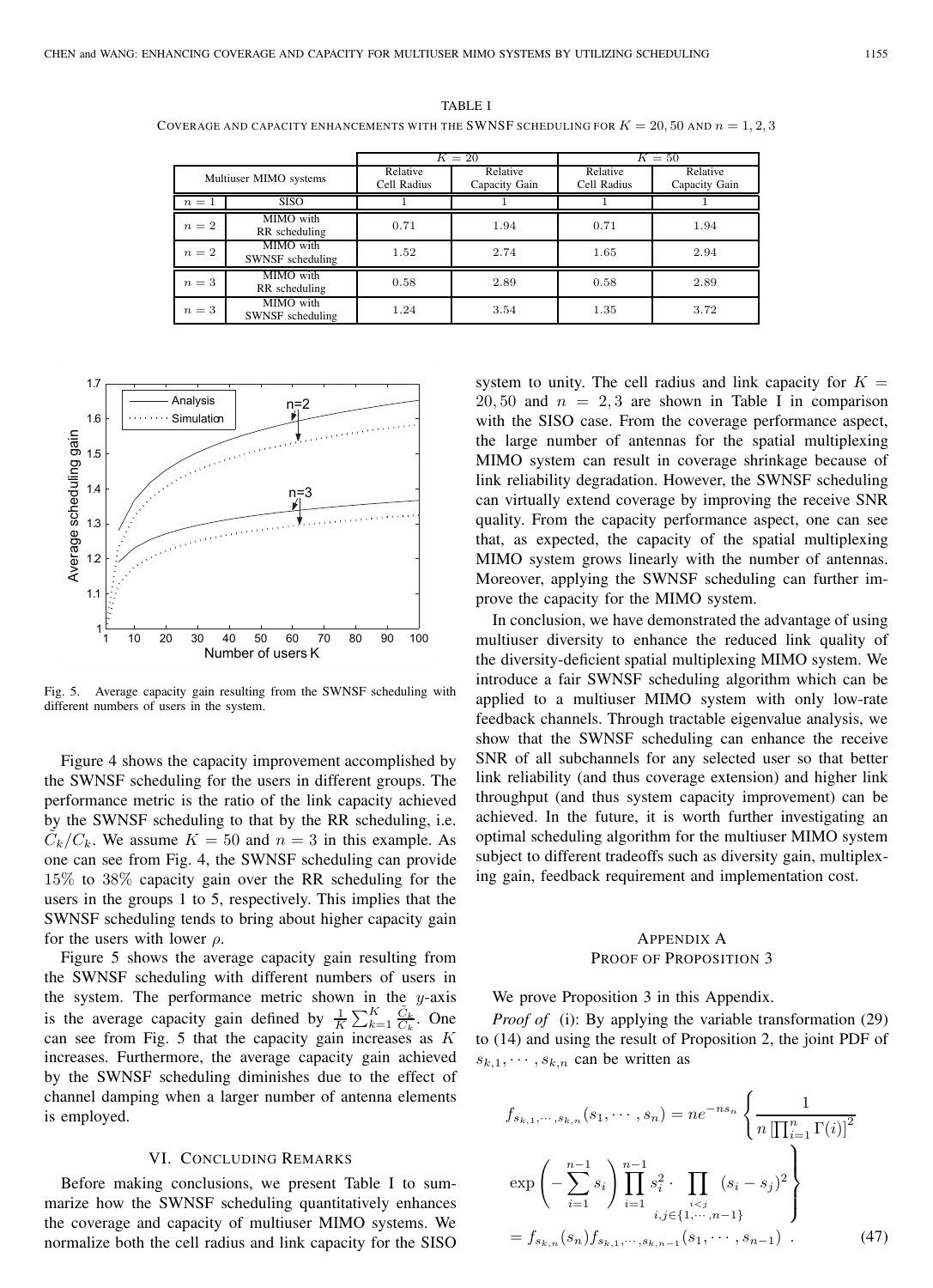Thus, for any  $s_i$   $(1 \le i \le n-1)$ , the joint PDF of  $s_i$  and  $s_n$ can be derived as

$$
f_{s_{k,i},s_{k,n}}(s_i, s_n) = \int_{s_i}^{\infty} \cdots \int_{s_2}^{\infty} \int_0^{s_i} \cdots \int_0^{s_{n-2}} \cdots \int_0^{s_{k-2}} f_{s_{k,1},\cdots,s_{k,n}}(s_1, \cdots, s_n) ds_{n-1} \cdots ds_{i+1} ds_1 \cdots ds_{i-1} = f_{s_{k,n}}(s_n) f_{s_{k,i}}(s_i)
$$
\n(48)

Thus,  $s_{k,i}$  and  $\lambda_{k,n}$  are independent.

*Proof of* (ii): Since the spacing  $s_{k,i}$  are independent of  $\lambda_{k,n}$ , we have  $\lambda_{k,i} = s_{k,i} + \lambda_{k,n}$  where  $s_{k,i}$  and  $\lambda_{k,n}$  are also independent. Thus, it is followed that

$$
\phi_{\tilde{\lambda}_{k,i}}(\omega) = \phi_{\tilde{\lambda}_{k,n}}(\omega)\phi_{s_{k,i}}(\omega) = \phi_{\tilde{\lambda}_{k,n}}(\omega) \left[\frac{\phi_{\lambda_{k,i}}(\omega)}{\phi_{\lambda_{k,n}}(\omega)}\right] \tag{49}
$$

Note that the Laplace transform  $\phi_{\lambda_{k,n}}(\omega) = n/(n+\omega)$  [29] and

$$
\phi_{\tilde{\lambda}_{k,n}}(\omega) = \int_0^\infty f_{\tilde{\lambda}_{k,n}}(\lambda) e^{-\omega \lambda} d\lambda = K n \int_0^\infty (1 - e^{-n\lambda})^{K-1}
$$

$$
\cdot e^{-(n+\omega)\lambda} d\lambda = \frac{K! \Gamma(1+\omega/n)}{\Gamma(1+K+\omega/n)},
$$
(50)

where we have used the integral identity [34, eq. 3.312]

$$
\int_0^\infty \left(1 - e^{-x/a}\right)^{b-1} e^{-cx} dx = \frac{a\Gamma(ac)\Gamma(b)}{\Gamma(ac+b)} \quad . \tag{51}
$$

Combining (50) and (49) yields the result of (30).

*Proof of* (iii): Since the appropriate derivative of the Laplace transform of a PDF evaluated at its argument  $\omega = 0$ gives rise to moments, this proof of (31) is completed by

$$
E[\tilde{\lambda}_{k,i}] = -\frac{d\phi_{\tilde{\lambda}_{k,i}}(\omega)}{d\omega}\Big|_{\omega=0}
$$
  
= -A(0)  $\frac{d\phi_{\lambda_{k,i}}(\omega)}{d\omega}\Big|_{\omega=0} - \phi_{\lambda_{k,i}}(0) \frac{dA(\omega)}{d\omega}\Big|_{\omega=0}$   
= E[\lambda\_{k,i}] +  $\frac{1}{n} [\psi(K+1) + \beta - 1]$ . (52)

Note that we have utilized  $\phi_{\lambda_{k,i}}(0) = 1$  and  $d\Gamma(\omega)/d\omega =$  $\Gamma(\omega)\psi(\omega)$  [29, eq. 6.3.1] in the derivation of (52).

*Proof of* (iv): We first establish the following identity

$$
\sum_{i=1}^{n} \mathbf{E}\left[\lambda_{k,i}\right] = \mathbf{E}\left[\text{tr}\left(\mathbf{H}_{k}\mathbf{H}_{k}^{\dagger}\right)\right] = \mathbf{E}\left[\|\mathbf{H}_{k}\|_{F}^{2}\right] = n^{2} \quad (53)
$$

where  $\|\mathbf{H}\|_F = \sqrt{\sum_i \sum_j |h_{ij}|^2}$  is the matrix Frobenius norm and  $tr(\cdot)$  is the trace of a matrix. Then (32) is achieved by using (53) and (28)

$$
\sum_{i=1}^{n} \mathbf{E}[\tilde{\lambda}_{k,i}] = n \Delta_{\lambda} + \sum_{i=1}^{n} \mathbf{E}[\lambda_{k,i}] = n^2 + n \Delta_{\lambda} . \quad (54)
$$

## APPENDIX B DERIVATION OF (44)

In this Appendix, we derive the upper bound for the link capacity under the SWNSF scheduling when  $\rho_k$  is large. Starting from (42), we have

$$
\tilde{C}_k = \mathbf{E} \left[ \log \det \left( \mathbf{I} + \frac{\rho_k}{n} \tilde{\mathbf{H}}_k \tilde{\mathbf{H}}_k^{\dagger} \right) \right]
$$
\n
$$
\stackrel{(a)}{\simeq} \mathbf{E} \left[ \log \det \left( \frac{\rho_k}{n} \tilde{\mathbf{H}}_k \tilde{\mathbf{H}}_k^{\dagger} \right) \right]
$$
\n
$$
\stackrel{(b)}{=} n \log \left( \frac{\rho_k}{n} \right) + \mathbf{E} \left[ \log \left( \prod_{i=1}^n \tilde{\lambda}_{k,i} \right) \right]
$$
\n
$$
\stackrel{(c)}{\leq} n \log \left( \frac{\rho_k}{n} \right) + n \mathbf{E} \left[ \log \left( \frac{\sum_{i=1}^n \tilde{\lambda}_{k,i}}{n} \right) \right]
$$
\n
$$
\stackrel{(d)}{\leq} n \log \left( \frac{\rho_k}{n} \right) + n \log \left[ n + \frac{1}{n} (\psi(K+1) + \beta - 1) \right],
$$
\n(55)

where (a) follows from the large  $\rho_k$  approximation, (b) from  $\det(\tilde{\mathbf{H}}_k \tilde{\mathbf{H}}_k^{\dagger}) = \prod_{i=1}^n \tilde{\lambda}_{k,i}$ , (c) from the arithmetic-geometric inequality, and (d) from (40) together with the Jensen's inequality.

#### ACKNOWLEDGMENT

The authors are grateful to Dr. David Gesbert as well as the anonymous reviewers, who provided useful comments and remarks which helped us improve the quality of the paper.

#### **REFERENCES**

- [1] I. Emre Telatar, "Capacity of multi-antenna Gaussian channels," *European Trans. Telecomm.*, vol. 10, no. 6, pp. 585-595, Nov.-Dec. 1999.
- [2] G. J. Foschini and M. J. Gans, "On limits of wireless communications in a fading environment when using multiple antennas," *Wireless Pers. Commun.*, vol. 6, no. 3, pp. 311-335, Mar. 1998.
- [3] A. J. Paulraj, D. A. Gore, R. U. Nabar and H. Bolcskei, "An overview of MIMO communications – A key to gigabit wireless," in *Proceedings of the IEEE*, vol. 92, pp. 198-218, Feb. 2004.
- [4] L. Zheng and D. N. C. Tse, "Diversity and multiplexing: A fundamental tradeoff in multiple antenna channels," *IEEE Trans. Inform. Theory*, vol. 49, pp. 1073-1296, May 2003.
- [5] S. Catreux, L. J. Greenstein, and V. Erceg, "Some results and insights on the performance gains of MIMO systems," *IEEE J. Select. Areas Commun.*, vol. 21, pp. 839-847, Jun. 2003.
- [6] R. Knopp and P. Humblet, "Information capacity and power control in single cell multiuser communications," in *IEEE Proc. Int. Conf. on Commun.*, pp. 331-335, Jun. 1995.
- [7] A. Jalali, R. Padovani and R. Pankaj, "Data throughput of CDMA-HDR a high efficiency high data rate personal communication wireless system," in *IEEE Proc. of VTC*, pp. 1854-1854, May 2000.
- [8] V. K. N. Lau, Y. Liu, and T. A. Chen, "The role of transmit dviersity on wireless communications – reverse link analysis with partial feedback," *IEEE Trans. Commun.*, vol. 50, pp. 2082-2090, Dec. 2002.
- [9] V. K. N. Lau and Y-K. Kwok, "Performance analysis of SIMO space-time scheduling with convex utility function: zero-forcing linear processing," *IEEE Trans. Veh. Technol.*, vol. 53, pp. 339-350, Mar. 2004.
- [10] P. Viswanath, D. N. C. Tse, and R. Laroia, "Opportunistic beamforming using dumb antennas," *IEEE Trans. Infor. Theory*, vol. 48, pp. 1277- 1294, Jun. 2002.
- [11] A. G. Kogiantis, N. Joshi, and O. Sunay, "On transmit diversity and scheduling in wireless packet data," *IEEE Intl. Conf. on Commun.*, vol. 8, pp. 2433-2437, Jun. 2001.
- [12] S. Borst and P. Whiting, "The use of diversity antennas in highspeed wireless systems: capacity gains, fairness issues, multi-user scheduling," *Bell Labs Tech. Mem.*, 2001.
- [13] R. Gozali, R. M. Buehrer, and B. D. Woerner, "The impact of multiuser diversity on space-time block coding," *IEEE Commun. Letters*, vol. 7, pp. 213-215, May 2003.
- [14] J. Chung, C. S. Hwang, K. Kim, and Y. K. Kim, "A random beamforming technique in MIMO systems exploiting multiuser diversity," *IEEE J. Select. Areas Commun.*, vol. 21, pp. 848-855, June 2003.